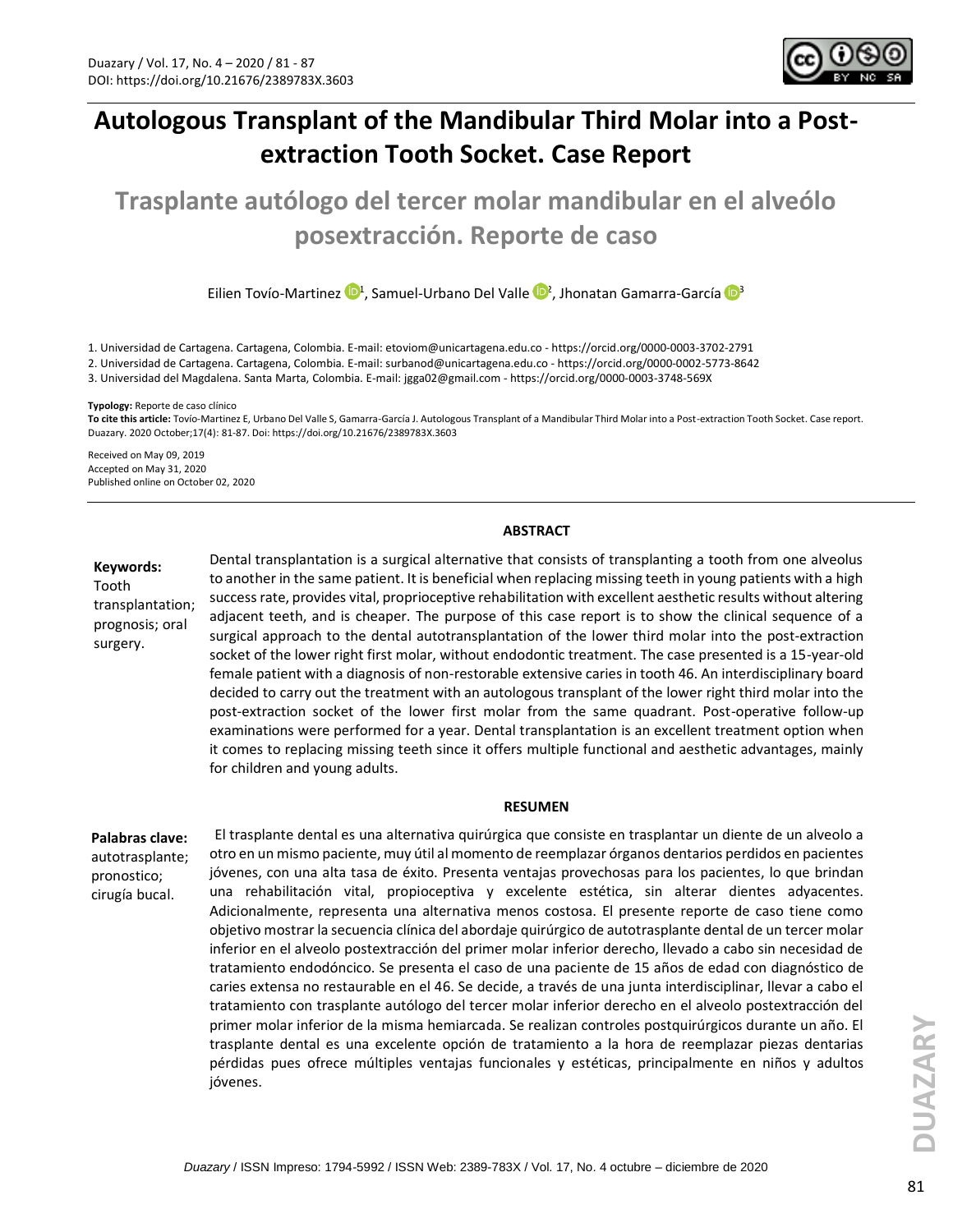#### **INTRODUCTION**

The loss or absence of permanent teeth in both, children and young adults, can occur due to multiple causes, the most common being congenital conditions, dentoalveolar trauma, periodontal disease or caries<sup>1</sup>. However, some treatments allow restoring functionality and occlusal stability such as autogenous transplant or dental autotransplantation, which is a tremendous surgical alternative for oral rehabilitation in young patients<sup>2</sup>.

The technique of dental autotransplantation is based on moving a tooth from one position to another within the oral cavity to a post-extraction or surgically created alveolus. It is commonly confused with terms such as dental reimplantation, which consists in replacing an avulsed or intentionally extracted tooth to perform endodontic treatments in the alveolus and implant, which involves the placement of an artificial tooth in a surgically prepared alveolus<sup>3</sup>.

Dental autotransplantation is an effective surgical method in young patients for replacing a tooth that is not restorable, and its long-term survival rate is high, being between 63.3–94.6% for ten years. The challenge of planning their replacement not only lies in the number and location of missing teeth but also in the age and root development stage of the tooth to be transplanted<sup>4</sup>. It is necessary to meet ideal conditions to get the expected results; good periodontal health status, healthy receiving area s with bone and adequate thickness of tables to receive donor, and wholly formed or open tooth apex. On the other hand, position and dimensions of the tooth to be transplanted should be analyzed for their general health status; if they have underlying diseases, they must be controlled. The most commonly used teeth for this procedure are healthy non-functional third molars, premolars, canines that are included or impacted, and supernumeraries $5$ .

Contraindications for this procedure should always be taken into account such as the possibility of rehabilitating the tooth to be replaced, acute infection in the recipient site, traumatic exodontia of tooth to be transplanted, uncooperative patients or uncontrolled underlying diseases<sup>6</sup>.

Although dental autotransplantation is not currently considered the gold standard for replacing missing teeth, it is a valuable therapeutic option that should be considered in specific cases since it offers a high success rate and a lower cost for the patient<sup>7</sup>. The main advantage of this method is that it uses autologous tissue and preserves the alveolar bone of the recipient site and adjacent teeth by maintaining the periodontal ligament, fulfilling a nutritional function. Furthermore, the periodontal ligament helps to stimulate the development of bone structures following the alveolar growth of the young patient with potential good aesthetic results in the anterior sector. Compared with other prosthetic treatment alternatives such as fixed partial prosthesis or implant rehabilitation, only autologous transplants can offer proprioception during the development of masticatory functions<sup>8</sup>.

This case report aims to show the clinical sequence of the surgical approach to the dental autotransplant of the lower third molar to a postextraction alveolus of the lower right first molar, without endodontic treatment, in a young patient.

#### **CLINICAL CASE REPORT**

A 15-year-old, single, ninth-grader female patient from mixed ethnicity was referred by General Dentistry to the stomatology and oral surgery service at the University of Cartagena, Colombia, with her mother in 2018. There was no relevant background on the case, and the patient was in apparent good general health conditions. The clinical stomatology examination revealed 80 % coronal destruction and presence of an active fistula i the vestibular sulcus associated with the lower right first molar. She was diagnosed with irreversible hyperplastic pulpitis. The other anatomical structures were healthy. Upon imaging examination, furcation involvement, widening of the periodontal ligament, and radio lucidity were observed in the mesial root compatible with an apical lesion.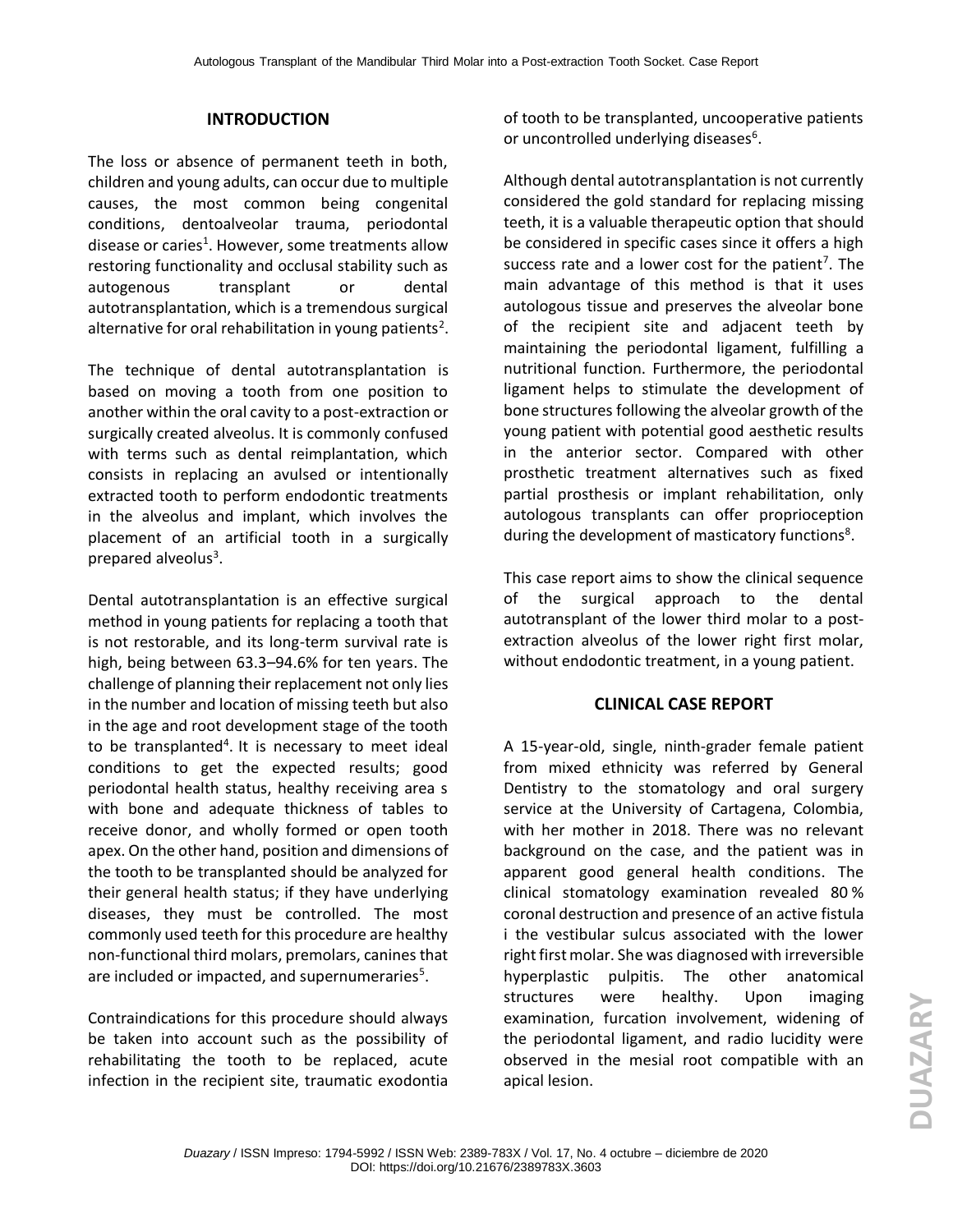A multidisciplinary meeting was held, including rehabilitation, endodontics, and oral surgery specialists to assess clinical and radiographic findings and establish the most appropriate treatment. Due to the advanced tooth destruction identified, the meeting initially suggested tooth extraction and rehabilitation with a fixed prosthesis or an implant upon coming of age. Finally, it determined a treatment plan: performing an autologous transplant of her lower right third molar, in Nolla's stage 8, after extracting the right lower first molar.

# **Surgical procedure**

The procedure was explained to the patient and her mother, including advantages and disadvantages. The mother authorized it by signing the informed consent. Three days before the first procedure, the patient was under antibiotic treatment with 500 mg amoxicillin capsules, taking one every eight hours for seven days, due to an active infectious process. The exodontia of the lower right first molar was performed, accompanied by bone curettage and tissue detoxification with a tetracycline solution in physiological saline, reaching thus elimination about the periapical lesion. After four days, she underwent surgery again under local anesthesia; the first alveolus was prepared, and the septum was removed (Figure 1).



Figure 1. Post-extraction alveolus of the lower right first molar.

A linear scalloped incision was made in the right retromolar area; a mucoperiosteal flap was lifted, and osteotomy and ostectomy were performed. The lower third molar was exposed, and dislocation and exodontia of tooth 48 were carried out without touching the pericoronal cap or dental roots (Figure 2).



Figure 2. Extraction of the lower right third molar for transplantation into the recipient alveolus.

The tooth was immediately transplanted into the recipient area, left in infraocclusion to avoid occlusal loads, and "X" stitch was put in above the tooth to control mobility (Figure 3).



Figure 3. Immediate post-surgical evolution, transplantation and infraocclusion tooth.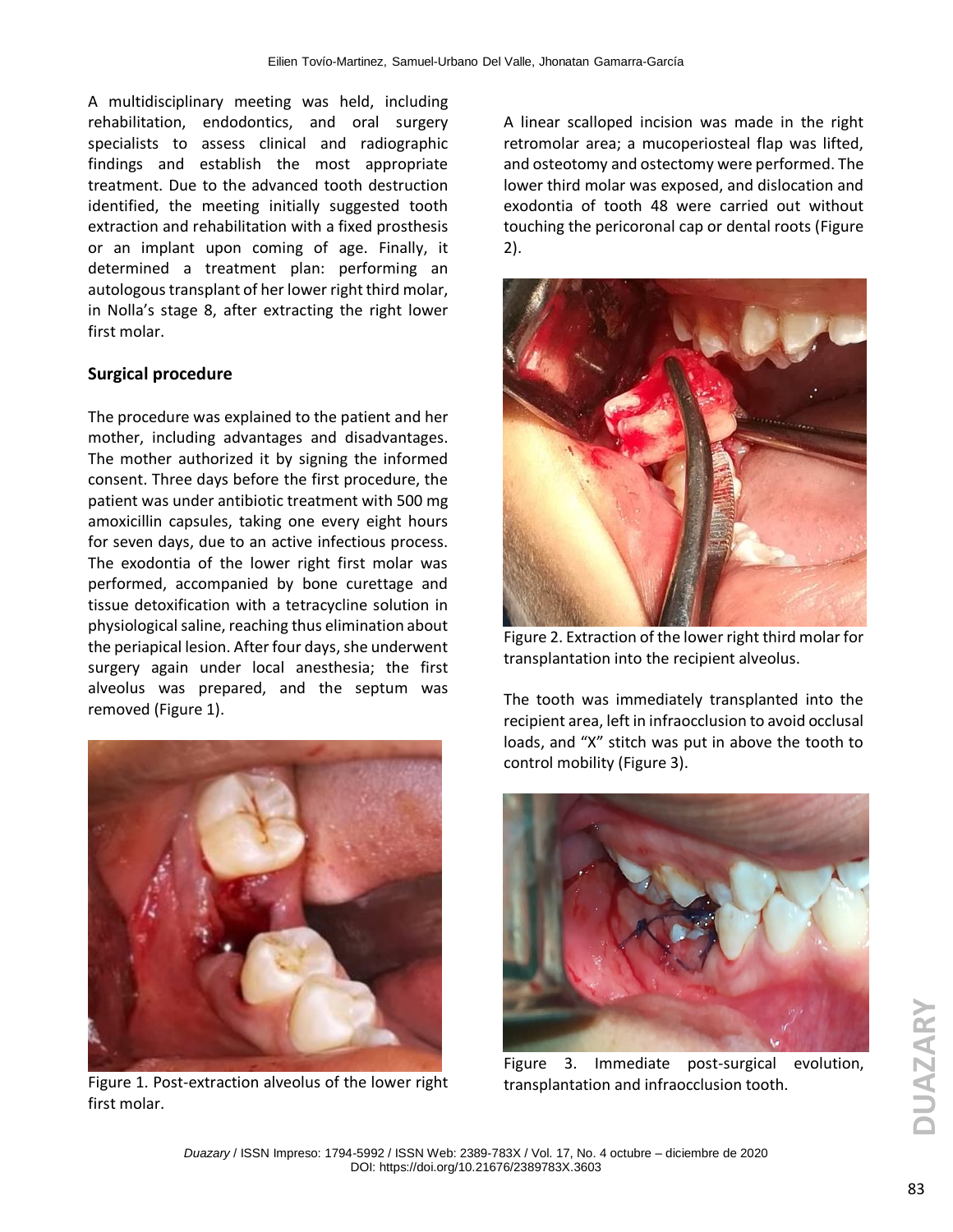A follow-up examination was conducted after eight days, where a proper healing process was observed, and sutures were removed. After 45 days, a first periapical radiograph was taken, showing primary and secondary stability of the tooth in question, as well as periodontal ligament formation at the level of the apical and middle thirds (Figure 4).



Figure 4. Radiographic follow-up 45 days after surgery.

On a follow-up visit eight months later, good evolution was noted, vitality tests were positive with healthy periodontal tissues, and dental mobility was not observed. Nolla's stage 9 in tooth 48 was demonstrated with excellent functionality and occlusal stability (Figure 5).



Figure 5. Follow-up after eight months: positive vitality tests and healthy periodontal tissues.

Another follow-up visit one year later showed healthy periodontal tissues; functionality, occlusal stability and dental vitally test were positive, with Nolla's stage 9 (Figure 6).



Figure 6. Radiographic follow-up one year after the surgery.

# **Declaration on ethical aspects**

The authors declare that the procedures followed conform to ethical standards of the responsible human experimentation committee, World Medical Association, Helsinki's Declaration and Resolution 8430/1993, which establishes the scientific, technical, and administrative regulations for health research in Colombia.

#### **DISCUSSION**

Autologous dental transplantation is undoubtedly a valuable therapeutic alternative for oral rehabilitation in young patients. It works with immature teeth or incomplete root formation. It has many advantages, including its low-cost, periradicular tissues helping to heal and regenerate the alveolar bone, a high level of clinical success, proprioception since it presents periodontal ligament and other tissues from the teeth. No other restorative treatment offers this alternative. Likewise, it has complications such as infection in the recipient area, loss of the transplanted tooth, traumatic extraction of the tooth to be transplanted, and loss of transplant tissues<sup>9</sup>.

Currently, numerous studies have reported a high success rate for transplanted teeth with incomplete root formation, which after a year is approximately 97.4 %, and a low complication rate  $(< 5\%)^{10}$ . This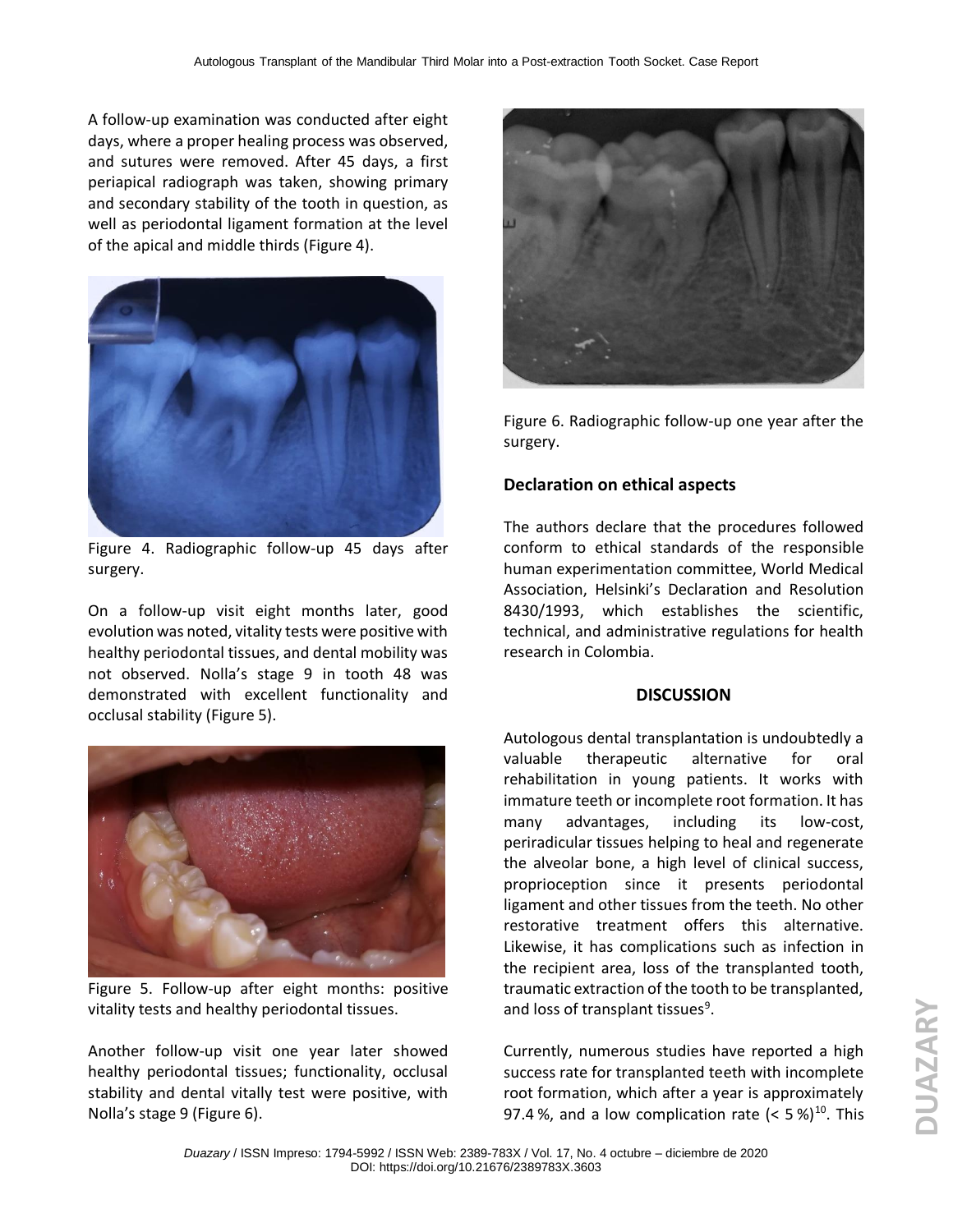matches the results achieved in a follow-up conducted, in which no pathological clinical signs of pulp or periodontal disease were detected.

Sometimes depending on the position of a tooth or aesthetic requirements, movements with orthodontic appliances can be chosen $^{11}$ . Currently, mini-screws can be used to treat any underlying malocclusion and get the final appropriate position for the autologous transplant; however, they are not indicated in all cases. Some of its advantages are their low cost, controlled forces, and easy placement and removal. Still, they can exert excessive mechanical forces on bone and transplanted tooth, causing occlusal trauma, mobility, and later loss out from teeth. Generally, a tooth to be transplanted is not adjacent to the surgical place; therefore, adequate movements cannot be performed, among other complications $^{12}$ .

A controversial perspective regarding this procedure is carrying out a root canal treatment (RCT) from the transplanted tooth when it is immature in a subsequent surgery. Reviews show that it is not necessary to perform endodontic therapy, especially in first three years of evolution. For instance, in Murtadha and Kwok $^{13}$ , of a sample of 366 teeth, only 54 (14 %) required RCT, compared with 92 % that required it after six years of followup. According to this report, we decided to perform this transplant without filling the ducts, thinking about a good prognosis for the patient.

Authors such as Arbel et  $al<sup>14</sup>$  reported the case of a 19-year-old male patient referred for evaluation of tooth 46, which showed type III mobility, sensitivity to percussion and palpation clinically. Diagnostic aids revealed a radiolucent zone over 15 mm in diameter, extending from the mesial root of tooth 47 to distal tooth 45. The diagnosis was acute apical abscess and vertical root fracture. The treatment plan was the extraction of tooth 46, accompanied by curettage and abscess drainage. Subsequently, nine weeks later, a second surgery was performed, in which the right third molar was removed and transplanted into the healing socket of tooth 46, achieving primary stability. When evaluated after one year, the tooth had normal mobility, with no sensitivity to palpation and percussion and positive

responses to pulp tests. Regarding soft tissue, staining was expected, with probing up to 3 mm and no inflammation or sinus tract. In diagnostic aids, no relevant changes and good bone around the tooth were observed.

Since the previous case was similar to that in this report, in which 15-year-old patient had an endodontic pathology and decayed tooth 46, we decided to extract it using bone curettage and detoxification. Finally, we performed the dental transplantation from tooth 48 four days after the extraction since it had an active infectious process. One year later, the patient showed healthy periodontal tissues, a functional tooth, occlusal stability, and positive vitality tests.

The implementation of platelet-rich plasma (PRP) at the time of transplantation has been reported. Using PRP, platelet-derived growth factor (PDGF), transforming growth factor (TGF), interleukins (IL), angiogenesis growth factor (AGF), vascular endothelial growth factor (VEGF), and fibronectin showed good results<sup>15</sup>. Unlike this report, no coadjuvant treatment was required, and even so, expected results were achieved. However, since it acts in the healing process and allows stability of transplanted organs, it should be taken into account for future studies and procedures.

#### **CONCLUSION**

Dental transplantation is an excellent therapeutic option when replacing a missing tooth. It offers multiple functional and aesthetic advantages, especially in children and young patients, since restorative treatments such as fixed prostheses and implants are not indicated for this population. Furthermore, it has a favourable long-term prognosis, with subsequent duct treatment and no supplementary procedures, only if ideal conditions are present. So, it requires clinical and radiographic monitoring. Some factors influenced the success of the treatment used in this case, including systemic conditions of the patient, characteristics of the receiving site, the technique used, the quality and quantity of the bone, among others. On the other hand, the use of additional techniques, such as fibrin-rich plasma, bone graft, or connective tissue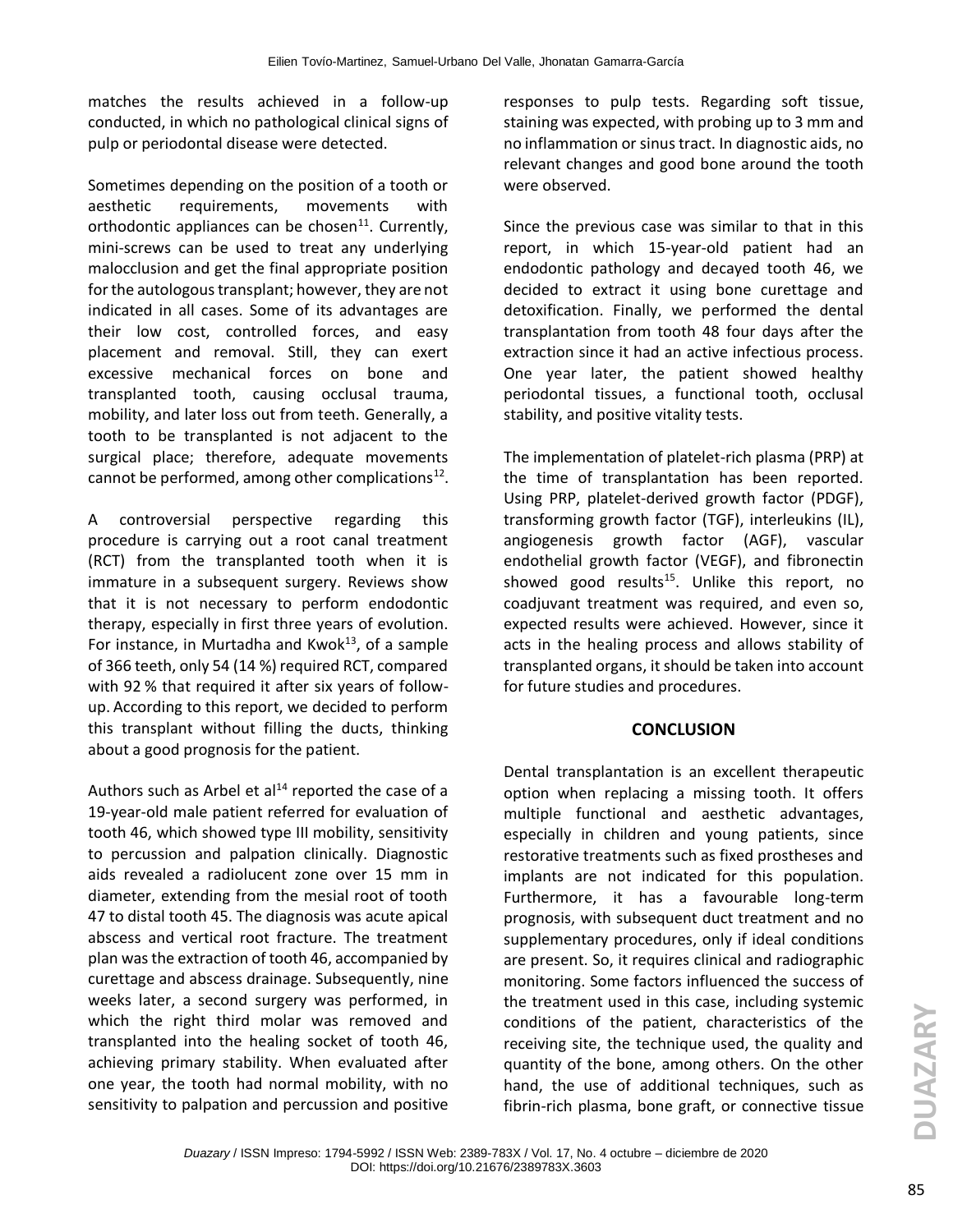to improve prognosis, in combination with transplantation, requires further study and should be considered.

# **DECLARATION ON CONFLICTS OF INTEREST**

The authors have no conflict of interest to declare.

### **CONTRIBUTIONS OF THE AUTHORS**

Lead author: Fieldwork, preparation and writing of the manuscript. Second author: Preparation and writing of the manuscript. Third author: Preparation of the manuscript.

# **BIBLIOGRAPHIC REFERENCES**

1. Atala-Acevedo C, Abarca J, Martínez-Zapata MJ, Diaz J, Olate S, Zaror C. Success Rate of Autotransplantation of Teeth With an Open Apex: Systematic Review and Meta-Analysis. [J Oral](https://www.ncbi.nlm.nih.gov/pubmed/?term=Success+Rate+of+Autotransplantation+of+Teeth+With+an+Open+Apex%3A+Systematic+Review+and+Meta-Analysis)  [Maxillofac Surg.](https://www.ncbi.nlm.nih.gov/pubmed/?term=Success+Rate+of+Autotransplantation+of+Teeth+With+an+Open+Apex%3A+Systematic+Review+and+Meta-Analysis) 2017;75(1):35–50. Doi: <https://doi.org/10.1016/j.joms.2016.09.010>

2. Rohof E, Kerdijk W, Jansma J, Livas C, Ren Y. Autotransplantation of teeth with incomplete root formation: A systematic review and meta-analysis. [Clin Oral Investig.](https://www.ncbi.nlm.nih.gov/pubmed/?term=Autotransplantation+of+teeth+with+incomplete+root+formation%3A+a+systematic+review+and+meta-analysis.) 2018;22(4):1613–1624. Doi: https://doi.org/10.1007/s00784-018-2408-z

3. Machado L, do Nascimento R, Ferreira D, Mattos C, Vilella OV. Long-term prognosis of tooth autotransplantation: A systematic review and metaanalysis. [Int J Oral Maxillofac Surg.](https://www.ncbi.nlm.nih.gov/pubmed/26696138) 2016;45(5):610– 617. Doi:

<https://doi.org/10.1016/j.ijom.2015.11.010>

4. Jang Y, Choi Y, Lee S, Roh B, Park S, Kim E. Prognostic Factors for Clinical Outcomes in Autotransplantation of Teeth with Complete Root Formation: Survival Analysis for up to 12 Years. [J](https://www.ncbi.nlm.nih.gov/pubmed/?term=Prognostic+Factors+for+Clinical+Outcomes+in+Autotransplantation+of+Teeth+with+Complete+Root+Formation%3A+Survival+Analysis+for+up+to+12+Years)  [Endod.](https://www.ncbi.nlm.nih.gov/pubmed/?term=Prognostic+Factors+for+Clinical+Outcomes+in+Autotransplantation+of+Teeth+with+Complete+Root+Formation%3A+Survival+Analysis+for+up+to+12+Years) 2016;42(2):198–205. Doi: <https://doi.org/10.1016/j.joen.2015.10.021>

5. Tang H, Shen Z, Hou M, Wu L. Autotransplantation of mature and immature third molars in 23 Chinese patients: A clinical and radiological follow-up study. BMC Oral Health. 2018;17(1):163. Doi: <https://doi.org/10.1186/s12903-017-0468-0>

6. Gilijamse M, Baart J, Wolff J, Sándor G, Forouzanfar T. Tooth autotransplantation in the anterior maxilla and mandible: Retrospective results in young patients [Oral Surg Oral Med Oral Pathol](https://www.ncbi.nlm.nih.gov/pubmed/?term=Tooth+autotransplantation+in+the+anterior+maxilla+and+mandible%3A+retrospective+results+in+young+patients.)  [Oral Radiol.](https://www.ncbi.nlm.nih.gov/pubmed/?term=Tooth+autotransplantation+in+the+anterior+maxilla+and+mandible%3A+retrospective+results+in+young+patients.) 2016;122(6):e187–192. Doi: <https://doi.org/10.1016/j.oooo.2016.06.013>

7. Verweij JP, Jongkees FA, Moin DA, Wismeijer D, Van Merkesteyn JPR. Autotransplantation of teeth using computer-aided rapid prototyping of a threedimensional replica of the donor tooth: A systematic literature review. Int J Oral Maxillofac Surg. 2017;46(11):1466–1474. Doi: <https://doi.org/10.1016/j.ijom.2017.04.008>

8. Strbac GD, Giannis K, Mittlböck M, Fuerst G, Zechner W, Stavropoulo A, et al. Survival rate of autotransplanted teeth after 5 years – A retrospective cohort study. [J Craniomaxillofac Surg.](https://www.ncbi.nlm.nih.gov/pubmed/?term=Survival+rate+of+autotransplanted+teeth+after+5+years+%E2%80%93+A+retrospective+cohort+study) 2017;45(8):1143–1149. Doi: <https://doi.org/10.1016/j.jcms.2017.03.023>

9. Cross D, El-Angbawi A, McLaughlin P, Keightley A, Brocklebank L, Whitters J, et al. Developments in autotransplantation of teeth. Surgeon. 2013;11(1):49–55. Doi: <https://doi.org/10.1016/j.surge.2012.10.003>

10. Tsukiboshi M, Yamauchi N, Tsukiboshi Y. Long‐ term outcomes of autotransplantation of teeth: A case series. [J Endod.](file:///C:/Users/UNIMAGDALENA/Downloads/J%20Endod) 2019;*35*(6):358–367. Doi: <https://doi.org/10.1111/edt.12495>

11. Kim E, Kulkarni G. Vital Autotransplantation and Orthodontic Treatment of Ectopic Maxillary Canines. [Pediatr Dent.](https://www.ncbi.nlm.nih.gov/pubmed/?term=Vital+Autotransplantation+and+Orthodontic+Treatment+of+Ectopic+Maxillary+Canines) 2020;42(1):55–57. Available from:

[https://www.ingentaconnect.com/content/aapd/p](https://www.ingentaconnect.com/content/aapd/pd/2020/00000042/00000001/art00012) [d/2020/00000042/00000001/art00012.](https://www.ingentaconnect.com/content/aapd/pd/2020/00000042/00000001/art00012)

12. Krasny M, Krasny K, Wojtowicz A. En Bloc Autotransplantation of Retained Canine in the Mandible: A Case Presentation. [Int J Periodontics](https://www.ncbi.nlm.nih.gov/pubmed/?term=en+bloc+autotransplantation+of+retained+canine+in+the+mandible%3A+a+case+presentation)  [Restorative Dent.](https://www.ncbi.nlm.nih.gov/pubmed/?term=en+bloc+autotransplantation+of+retained+canine+in+the+mandible%3A+a+case+presentation) 2020;40(3):403–407. Doi: [https://doi.org/10.11607/prd.4664.](https://doi.org/10.11607/prd.4664)

13. Murtadha L, Kwok J. Do Autotransplanted Teeth Require Elective Root Canal Therapy? A Long-Term Follow-Up Case Series. J [Oral Maxillofac Surg.](https://www.ncbi.nlm.nih.gov/pubmed/?term=Autotransplanted+Teeth+Require+Elective+Root+Canal+Therapy%3F+A+Long-Term+Follow-Up+Case+Series)